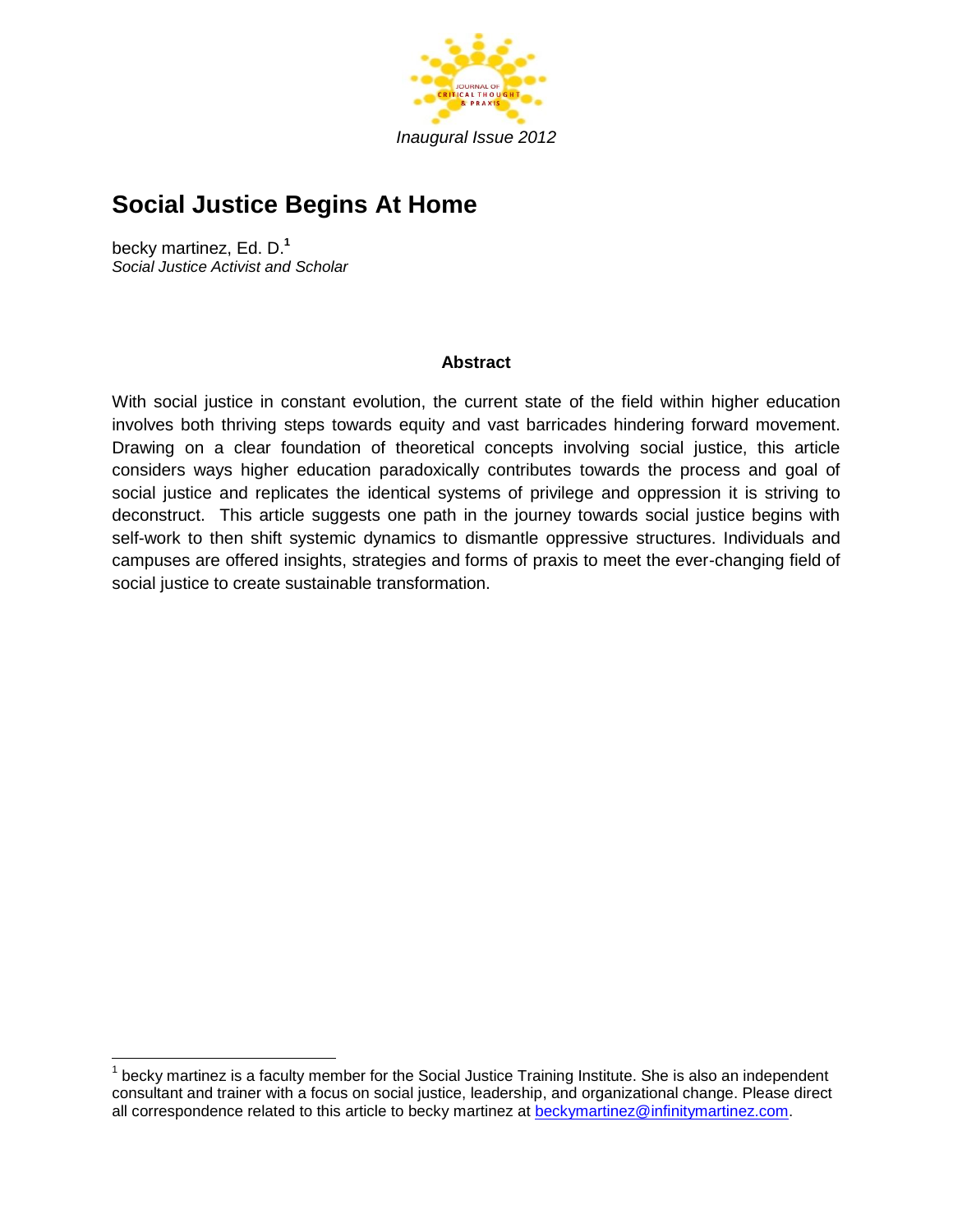#### **Introduction**

When asked about the current state of the field of social justice in higher education my immediate answer is some things are better, some things are appalling, and the academy often perpetuates a great deal of both. By things I mean the equitable treatment some people receive on campuses while others do not, the policies and practices that serve some and exclude others, the practice of praxis by some and not in others, and the varying degree of critical consciousness of campuses, administrators and leaders to be responsible and accountable to their mission statements and values. When I reference the academy, I mean us individually and the campuses to which we are connected.

I offer such critique from my experience as a former student affairs administrator and current consultant with my work focused on social justice, leadership, and organizational change primarily with institutions of higher education. I realize this may be an unpopular perspective in an academic journal, and nevertheless, it is my most honest answer. As a social justice educator and scholarly practitioner, I am torn to be my authentic self in an answer that is complex with multiple truths.

On one hand, there has been significant movement by colleges and universities to meet the needs of people of varying identities, to raise awareness of less recognized identities and include the dynamics of the intersection of identities into the conversation. The dynamics of power and privilege are at least entering the work, and more campuses realize social justice extends beyond well-written mission statements with the "right" jargon. The optimist in me believes (most) institutions understand social justice is more than numbers, i.e. diversity. Of course, it is also my experience many institutions lack effective long-term structures to support an array of diverse identities but at least people are being recognized as more than numbers. The optimist in me also believes most people and campuses are doing the best they can most of the time with what they know and have.

Conversely, I think social justice efforts are at best, moving much too slow and at worst, failing miserably. Many campuses, and those working within them, do not have a clear understanding of social justice and yet include it in everyday conversation used to guide strategic efforts such as recruitment practices, hiring practices, curriculum design, learning outcomes, and budget allocation. Additionally, the current intellectual terminology associated with social justice seems to keep us in a purely academic space of conversation usually absent of sustainable action. This approach distances us from our own critical consciousness and responsibility, individually and systemically, in either maintaining or transforming the status quo. We are willing to discuss social justice at the surface level and resistant to digging deeper,

89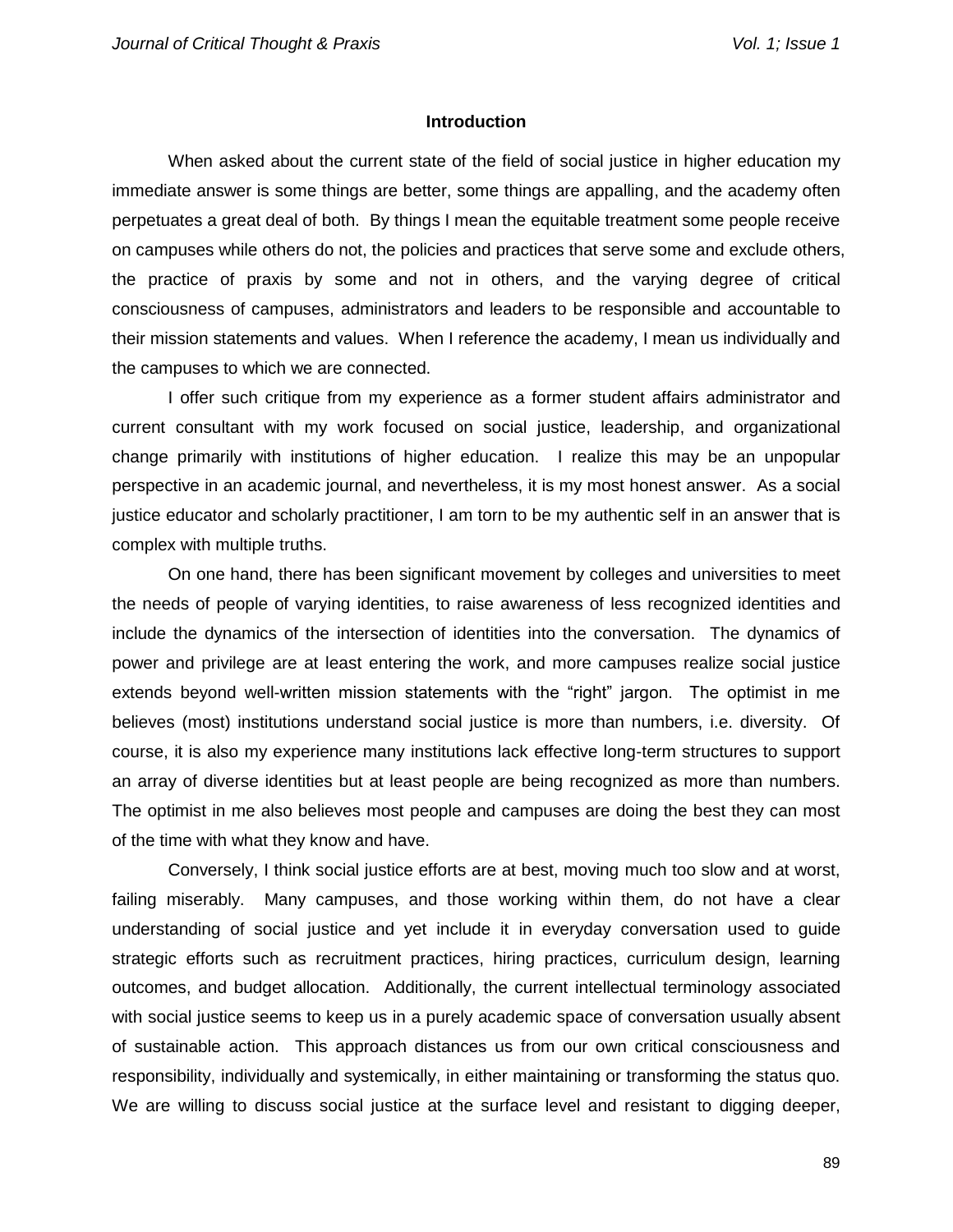being uncomfortable and doing our own work. The cynic in me wonders whether individuals and campuses truly want to change and what they are genuinely willing to give up for change to occur. In our places of privilege, which are abundant in academia, we are comfortable and complacent, and disrupting that state of comfort and security is terrifying.

To balance my multiple truths about the current state of the field of social justice, I attend to the realist in me. In this space, I know that while the process to reaching social justice takes continuous self and systems work it is indeed purposeful and liberating. The work is all about me and has nothing to do with me. The realist in me knows it is a difficult, sometimes painstaking process. Even though I get tired, frustrated and discouraged in the work, I maintain grace and hope for humanity, which I believe are at the core of social justice.

#### **Social Justice**

With social justice as the hot topic on campuses throughout the country, I often find a lack of understanding and meaning of the concept. Instead, social justice is interchangeably used with terms such as diversity, inclusion, equity, and multiculturalism, which distorts our efforts and makes them ambiguous. And while it may be a close relative of these terms, social justice has its own trajectory in academia and more importantly, in the communities that live beyond the academic walls.

Many definitions vary in verbiage but possess similar meanings of reducing inequities, the need to change the status quo, and shifting unequal power structures (Bruner, 2008; Smith, 1994). The one that guides my work towards social justice comes from Bell (2007),

Social justice is both a process and a goal. The goal of social justice is full and equal participation of all groups in a society that is mutually shaped to meet their needs. Social justice includes a vision of society in which the distribution of resources is equitable and all members are physically and psychologically safe and secure…Social justice involves actors who have a sense of agency as well as a sense of responsibility toward and with others, their society, and the broader world in which they live. (pp. 1-2)

Within this definition, we are included as part of the process in working towards the goal rather than having social justice as a problem to solve or fix. When viewed as a problem to fix, an outcome to be obtained, or something to check off our to-do-list, we approach social justice from that of the other, and distance us from our responsibility in systemic structures. Therefore, from a place of systemic privilege it has us making decisions about what we think the other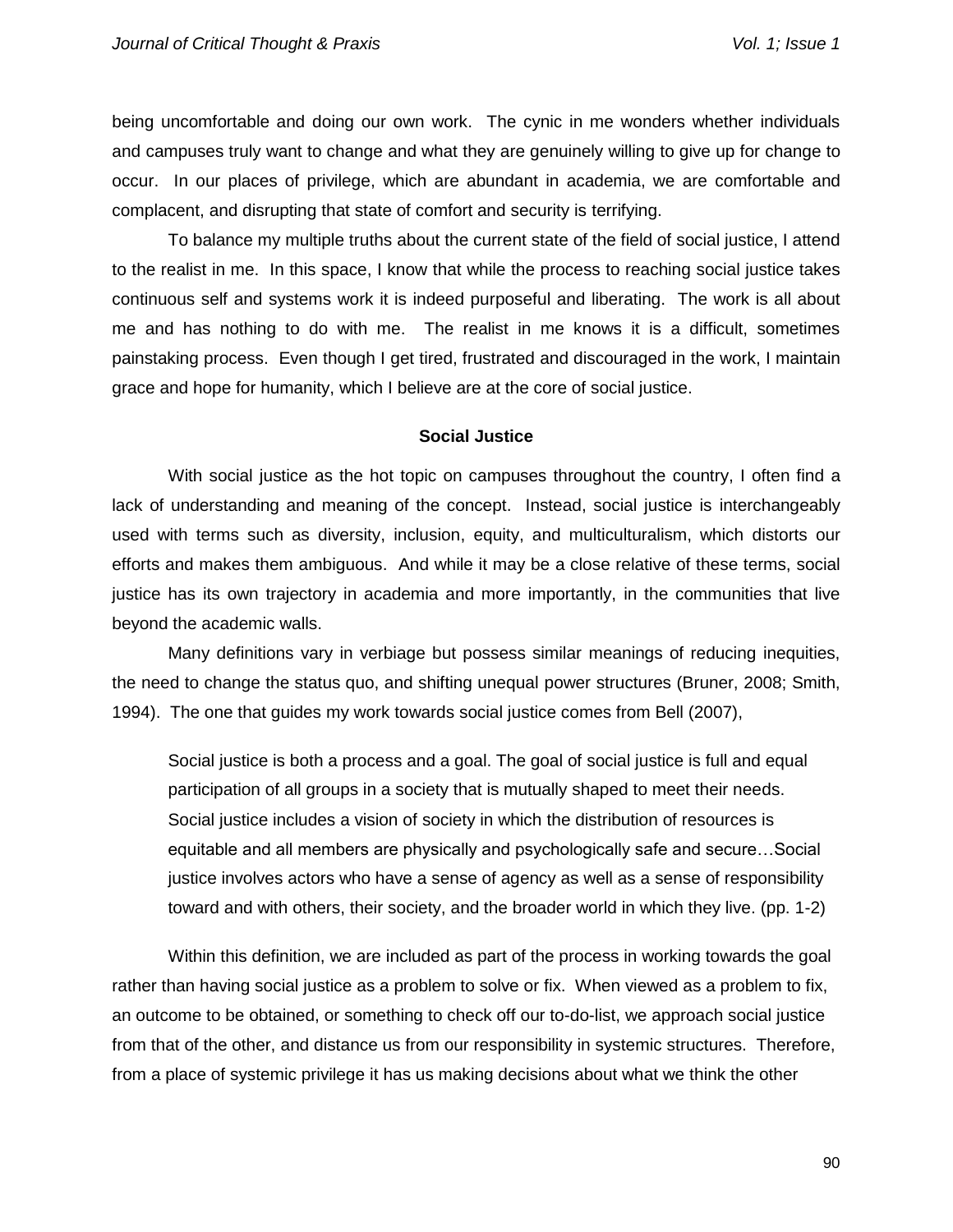needs; from a place of systemic oppression it has us asking for what we need based on what the other has.

Instead, Bell's holistic approach begins with the individual and then involves all members of the community to work together. It has us be individually and collectively responsible, within our dominant and subordinated identities, to come to the table and collaborate. Such action takes intentionality, time, authenticity, and letting go of our egos. Needless to say, both the goal and the mere work to actualize it have the propensity to overwhelm or liberate us. Even in the rough moments when we want to quit, let us remember the latter as our work is meaningful, and as social justice takes form, there continues to be forward movement to transform our communities and beyond.

## **Forward Movement**

Similar to our personal process, social justice too is on its own process. Within the past few years, identities beyond race and the gender binary are researched with more depth and included in the discussion of social justice. Transgender identity is beginning to surface in the literature and people are incorporating this identity into training sessions and discussions around inclusion. Although most of us are stuck in the gender binary, which is problematic in and of itself as it excludes people along the gender spectrum, we are engaging this identity on the systemic level from admission forms to policy review. Of course, I think an equally powerful point of engagement is from our own socialization with gender that in the current state of modern technology begins before birth with the question, "what are you having?" Some other not so new identities finally being considered and discussed in more tangible ways include bi and multiracial identity, nationality, and ability. However, I also recognize there are other identities that have been given little, if any, appropriate attention including religion, class, and size.

The phenomenon of multiple identities and their ensuing intersections has also become part of today's social justice process. In working towards social justice we do so in our wholeness, which includes all of our identities, and although intersectionality has been theorized over the past 20 years (Mehrotra, 2010; Hurtado & Sinha, 2008) we are finally in dialogue and engagement about real time dynamics that occur as a result. From my experience, simply discussing intersecting identities is complex and messy because there is no definitive, easy answer or pragmatic ways to engage in the phenomenon. It calls the question, "how do we reconcile the dynamics of our own individual dominant and subordinated identities operating simultaneously to then engage with others who are going through their own experience?"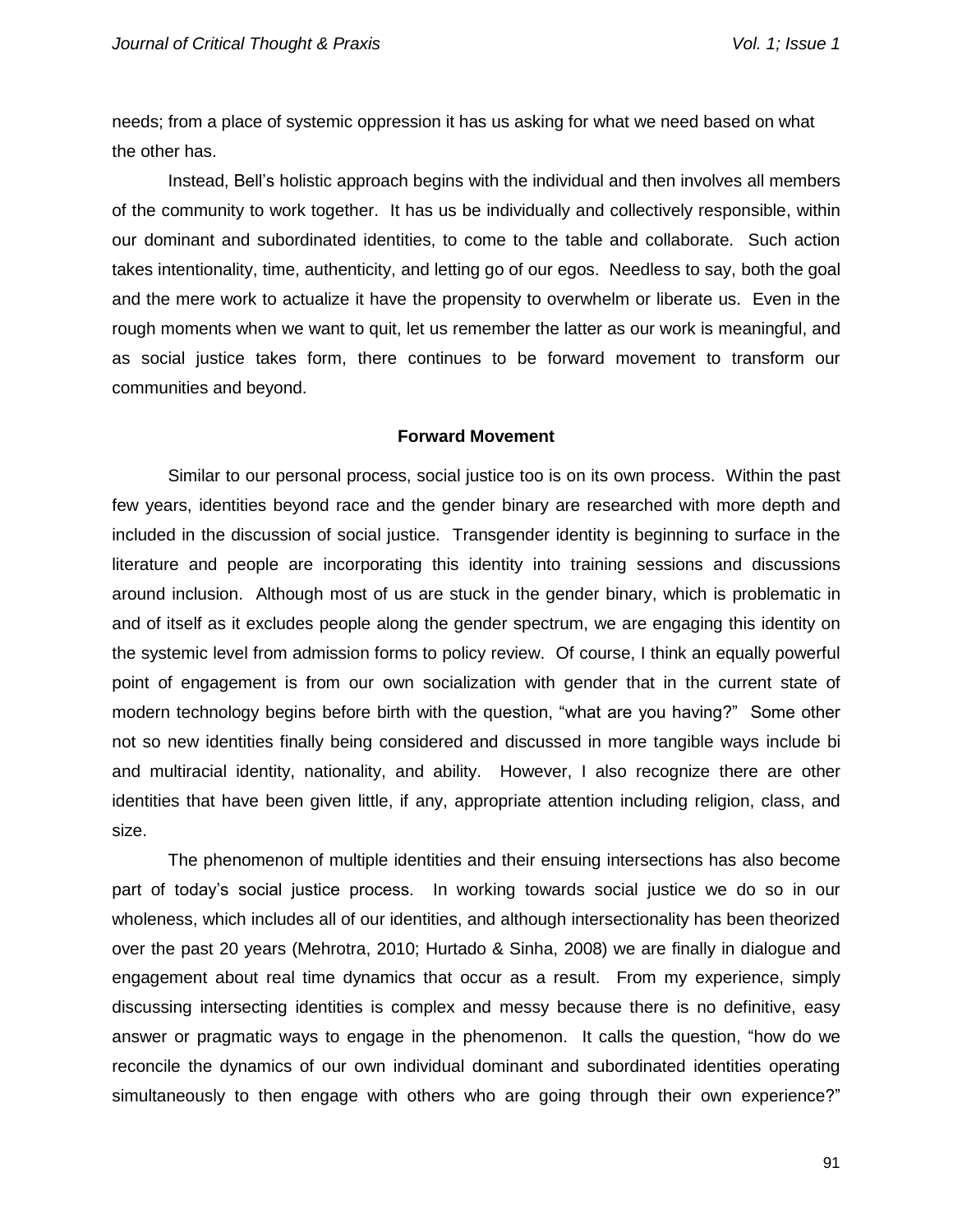Hence, it can be a complex and messy process of engagement and learning. I have found an effective starting point is to recognize such dynamics internally and name it to others. It takes intentionality and patience to merely understand there is something to recognize moreover naming it is a whole other level of action.

The naming of the dynamic followed by processing with friends and mentors helps me sort through the challenging associated thoughts and feelings. A significant by product in naming it with others is they then have the space to do the same. This vulnerable action has the potency for powerful dialogue, authentic relationships, and a shift in the way we do business with our colleagues and on campus.

In my own journey, I spend time learning about my group identities from both a theoretical framework and practical lens. As a biracial Woman of Color, raised working class poor with a doctoral degree, heterosexual, Catholic, able-bodied, United States born citizen, I seek out friends and colleagues with similar identities to share stories, struggles, and successes and ask questions. I am in praxis with my triggers and their roots, particularly when one of my subordinate identities is in conflict with one of my dominant ones. I seek clarity on my emotions, thoughts and needs with the realization I no longer need to "fix" myself and instead know I have a lifetime of work to deconstruct that which I have learned throughout the years. This constant practice, which I believe is life-long, aids me to be critically conscious to pay attention to dynamics within and around me. It narrows the gap that can often arise in social justice conversations and instead has me actively and genuinely present and engaged in them.

## **Distancing Ourselves in the Conversation**

I find many well-intentioned people want to discuss social justice, but in ways that distance them from the challenging conversation. The work is approached in a purely academic, intellectual capacity with no action beyond philosophizing. In many of my training experiences, participants pull out the proverbial social justice dictionary and theories staying in a theoretical headspace without actively engaging their own bias, struggle, and work within social justice. When there is action, it often remains at the individual level. Terminology such as mircoaggressions, intersectionality, and internalized oppression are discussed in relation to dynamics observed on campus but that is where the conversation ends.

The knowledge of these concepts is powerful to understand our experiences and ways of thinking. However, use of this conceptual language to engage in critical dialogue creates distance between people and perpetuates the dynamics of "one-up, one-down," defensiveness and fear of engagement. Although scholarly and I believe well intended, much of the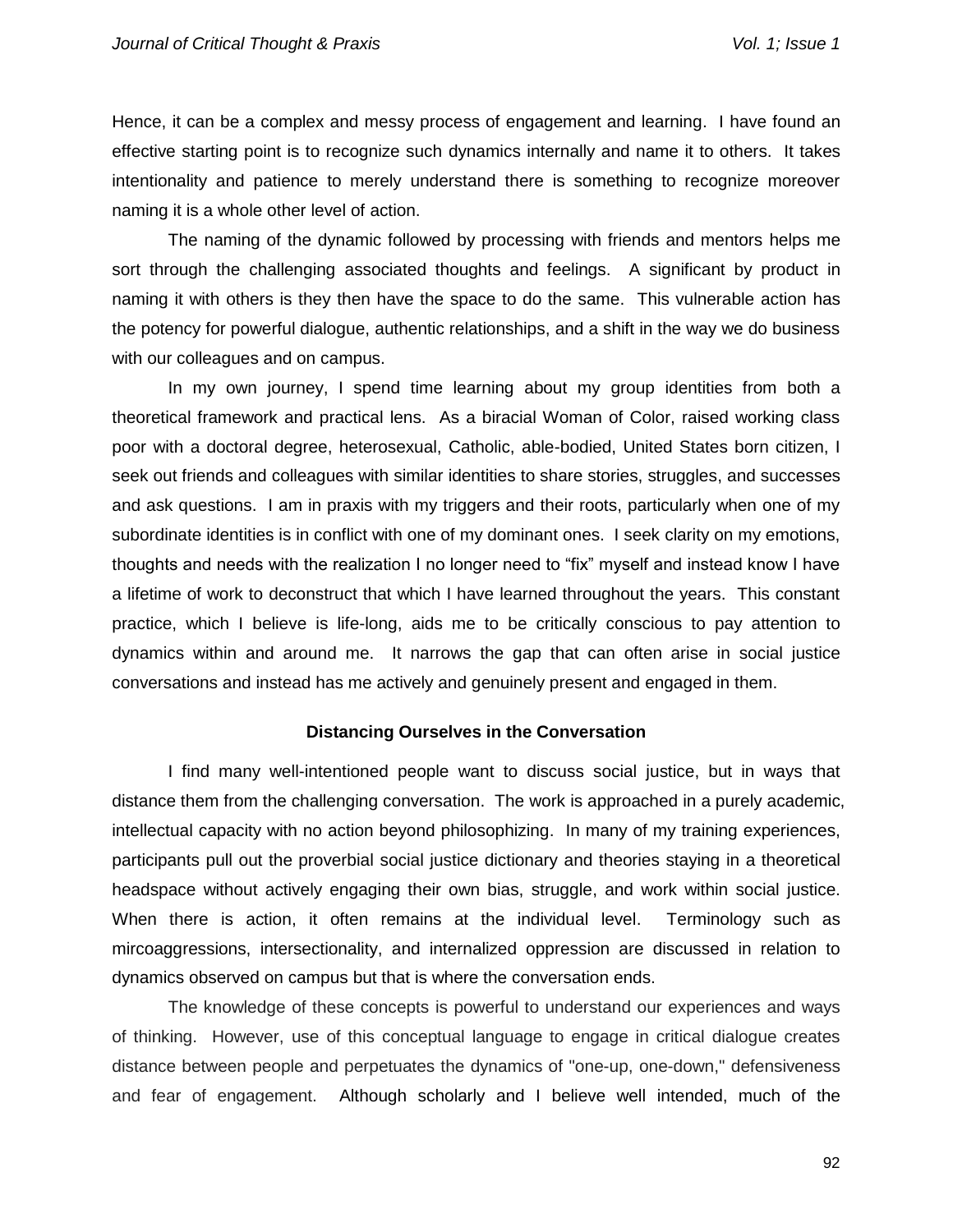terminology found within the field of social justice maintains a structure of elitism and creates a distance from individual's socialization, lived experience and associated feelings, particularly in relation to those outside of academia.

From the onset, these terms sound distant, daunting and intellectual, and while I appreciate the stimulating beauty of intellectual engagement, it keeps us in a philosophical conversation with little or no praxis. I believe this language is systemically designed to keep us from engaging our fear that we actually do hold prejudice and may be seen as racist, sexist, heterosexist, classist, etc., or at least exhibit behaviors that define us as such. In our place of educational privilege, we do not want to be called out as frauds and are afraid of being viewed as incompetent so we hold on to the language and allow it to command our conversation. I know at this juncture, my educational identity has a head on collision with my working-class, blue-collar background and the latter screams at me to be honest, stop talking about social justice and social change, and do something, anything.

Additionally, people armor themselves with reading books and learning the latest language to then talk "to" people about social justice, rather than being vulnerable or real and speaking "with" others. We remain at a comfortable, surface level conversation, which sanctions us to remain disconnected from our personal experiences, thoughts, and feelings about privilege and oppression. When we truly engage with an issue, it tends to be because we are a member of the subordinated group and are seeking to receive the benefits and recognition of our counterparts in the dominant group.

However, in conversations where we are part of the dominant group we quickly dismiss our privilege and default to our subordinated groups. This dynamic replicates itself in most every training session or workshop I have facilitated focused on race with people who both identify as White and part of a subordinated group. They enter the conversation of race and racism wanting to focus on their subordinated identity and not their White identity including the innate privileges that comes with it. It is often a struggle for them to recognize and take ownership of their dominant group membership in race such as being White.

I can relate to this struggle in my identities of dominance. Whereas I have a great deal of pain and many stories associated with my targeted identities that deserve and need attention, I pay little to no attention to my group identities with systemic privilege. Only until recently and with nudging from trusted friends, I understand it is equally as critical for me to engage in and with my dominance in the journey towards social justice. Thus, I am constantly wrestling with and learning about my deep-rooted heterosexism, ableism, educational elitism, ageism, and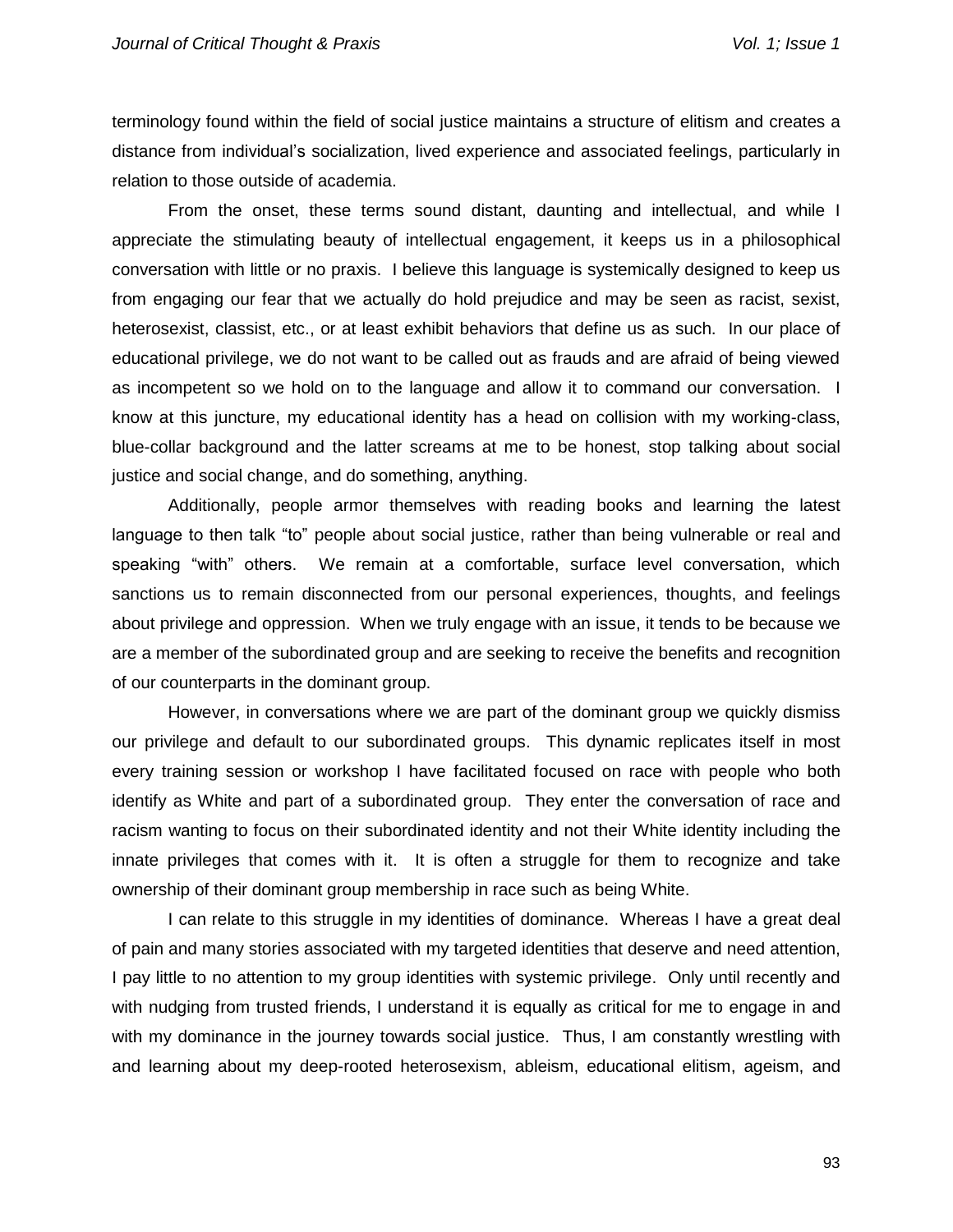Christian privilege. It continues to be a painstaking and humbling learning experience to spend time "working" in these group memberships, and I have come to realize this is an infinite journey

Unfortunately or perhaps not, I have to be deliberate and critically conscious to pay attention in my dominant identities because in my places of privilege I am granted "the luxury of obliviousness" (Johnson, 2001). In this unearned position, I have choice to engage and be in critical reflection and action, i.e. praxis, with my systemic privilege. I am then able to learn about the ways I and my associated groups collude to keep the status quo in place, and in doing so, I can take action to dismantle and transform them.

# **Praxis: Engaging Privilege**

The dynamics of privilege and oppression have rightfully entered the field of social justice and are challenging the norm on individual and institutional levels. In itself, simply the word privilege is laden with emotion such as anger, confusion, and a desire for disassociation. However, understanding privilege in its daily form invites us to deeply understand our connection to system dynamics. In our groups of power and privilege, we are automatically granted acceptance, respect, competence, and access to resources ultimately resulting in the ability to navigate in the world with relative comfort (Johnson, 2010). The irony of it all is that most times we are ignorant to our privilege and yet feel entitled to its benefits.

With privilege as another layer within social justice, people are being compelled to learn about their individual lens of privilege and campuses are beginning to examine these concepts at the institutional level. Although not at the immediacy I want oppression dismantled, there are pockets of people engaging group memberships that hold systemic privilege towards creating change. In addition to personal reflection, intra and inter-group discussions are being held which in turn are leading to conversations at the macro-level. A dear friend and colleague enters meetings about policy assessment, budget allocation, hiring practices, and program development with the simple question, "how does this serve (insert identity)?" This may seem small in action but I believe it is a courageous, powerful, leverage opportunity I wish all of us asked in our work.

As stated by Brookfield (2000), "without consequent social action, critical reflection is castigated as liberal dilettantism, a self-indulgent form of speculation that makes no real difference to anything" (p. 143). Easily translated, without social action we are merely talking. This is where the concept of praxis enters social justice, essentially being that of the continuous cycle of critical reflection and action for transformation. Educator Paulo Freire's work reflects praxis as "…an awakening of critical consciousness whereby people perceive the social,

94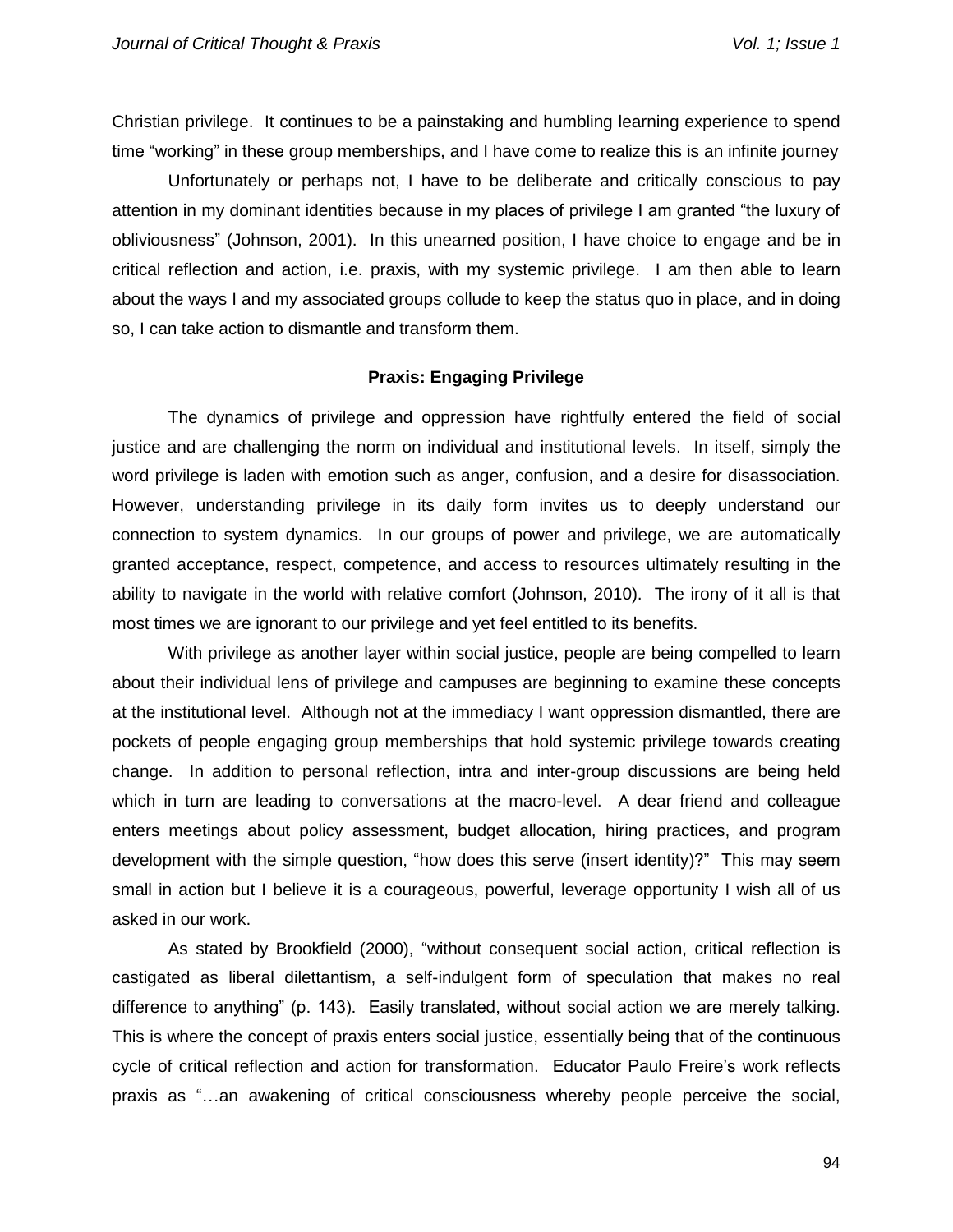political, and economic contradictions of their time and take action against the oppressive elements." (Brown, 2006, p. 710) Within the practice of praxis, there is "continual interplay between reflection and action" (Furman, 2012, p. 203). Praxis propels the consciousness of privilege and social justice beyond reflection and conversation and links them to action, hopefully in transformative ways.

In our identities of privilege we can leverage our power to create meaningful, systemic change. For people at this place of awareness, many times they feel stuck, frustrated and helpless, and I hear the infamous question, "what can I do?" They recognize their systemic privilege but struggle with what to do. It is at this critical point to use discretionary power to challenge the status quo. A few examples of action include confronting exclusionary language and behaviors, examining departmental (and institutional) policies, practices, and overall culture with a multicultural lens, and assessing common behaviors, attitudes, and feelings of members of dominant and subordinated groups. It is equally important to build relationships across identities, which may be a helpful starting place, especially with the personal challenges that are often a byproduct of confronting inequities.

## **Personal Challenges**

As the old adage goes, "with great power comes great responsibility." Found at this junction of power and responsibility is the need to balance action with self-care. Whether individual burnout or self-preservation, in depth work with social justice is often frustrating, exhausting, and risky. As social justice educators, there is risk of an unknown shift in relationship with family and friends and quite possibly the loss of a job, reputation, and livelihood. The courageous act of simply confronting language at home or asking about a policy at work can produce resistance and sometimes a damaging reaction.

In challenging the status quo and its' subsequent power dynamics, recognizing the political terrain is critical. Unfortunately, many of us either, do not know enough about the political terrain and consequently find ourselves in a downward spiral when discussing social justice, or we allow our knowledge of it to discourage and immobilize us. However, because there is great power in our voices, we can also gain support from key stakeholders as leverage points to support us with this valuable and dangerous work.

As systems thinker Donella Meadows (1999) writes, "folks who do systems analysis have a great belief in 'leverage points.' These are places within a complex system (a corporation, an economy, a living body, a city, an ecosystem) where a small shift in one thing can produce big changes in everything" (para. 1). It is our responsibility to build relationships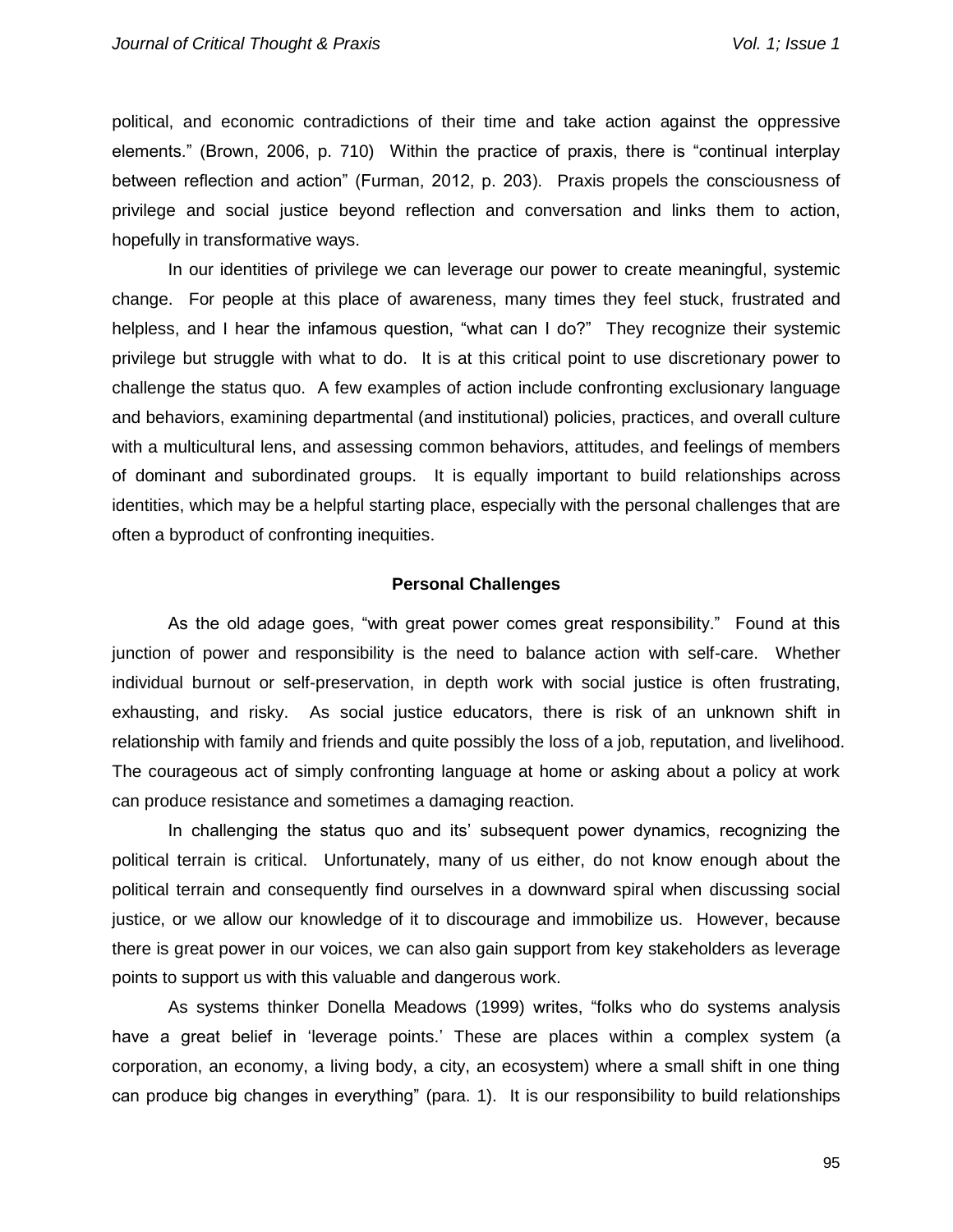with constituents across campus and in our communities, even with those we think may be our greatest adversary. This action expands social justice beyond our individual selves and we may find leverage points along the way to assist us in transformation.

## **Conclusion**

I believe the current field of the state of social justice is a process, a goal and ever evolving. At any given moment, conscious or not, we have our own prejudice towards people across various groups. I know my individual, personal work, which fundamentally impacts my work systemically, means I have to wrestle with it, name it, and stay in it, with "it" being the many aspects related to social justice change. This is the quintessential self-work.

This is what I found most profound about President Obama's recent support for samesex marriage. He took time, in fact years, to have introspective conversations internally and with those around him. He went through his own process with this particular issue (Tracy & Viser, 2012). In doing so I assume he had to take a hard, honest look at the ways he was socialized around sexuality and the intersecting identities of race, religion, and gender, and he had to wrestle with the ways his socialization steadfastly remains intact and directs his life. I also assume he had to work through his fear of reaction and ridicule. This process is something I believe most of us struggle with when it comes to identities that are different than our own and the conclusions and stories we have developed along the way.

As we consider the current field of social justice, I think it is important to be both scholarly and practical. It is our responsibility to understand the language embodying social justice and the real life dynamics that systemically have us pay attention to and treat some people better than others based on their group identities. By us, I mean us individually and as a campus. We need to be critically conscious of the people we hire, mentor and spend time with, the stories we quickly contrive about those different than us, the conclusions we formulate based on those stories, and our resulting judgments and actions. On an institutional level, it is our responsibility to take notice of campus policies, practices, explicit and implicit cultural norms, curriculum, and demographics of all community members and their organizational positions.

We need to connect our gifted intellect with our compassionate spirit, as one without the other currently has us and this work fragmented. Social justice requires us to transcend beyond academic terminology and surface level conversation. It graciously demands us to examine our own bias and associated feelings, engage in authentic, uncomfortable dialogue and take action to create a community where are all members are physically and psychologically safe and secure. These radical acts can indeed transform our world, and to quote my dear friend and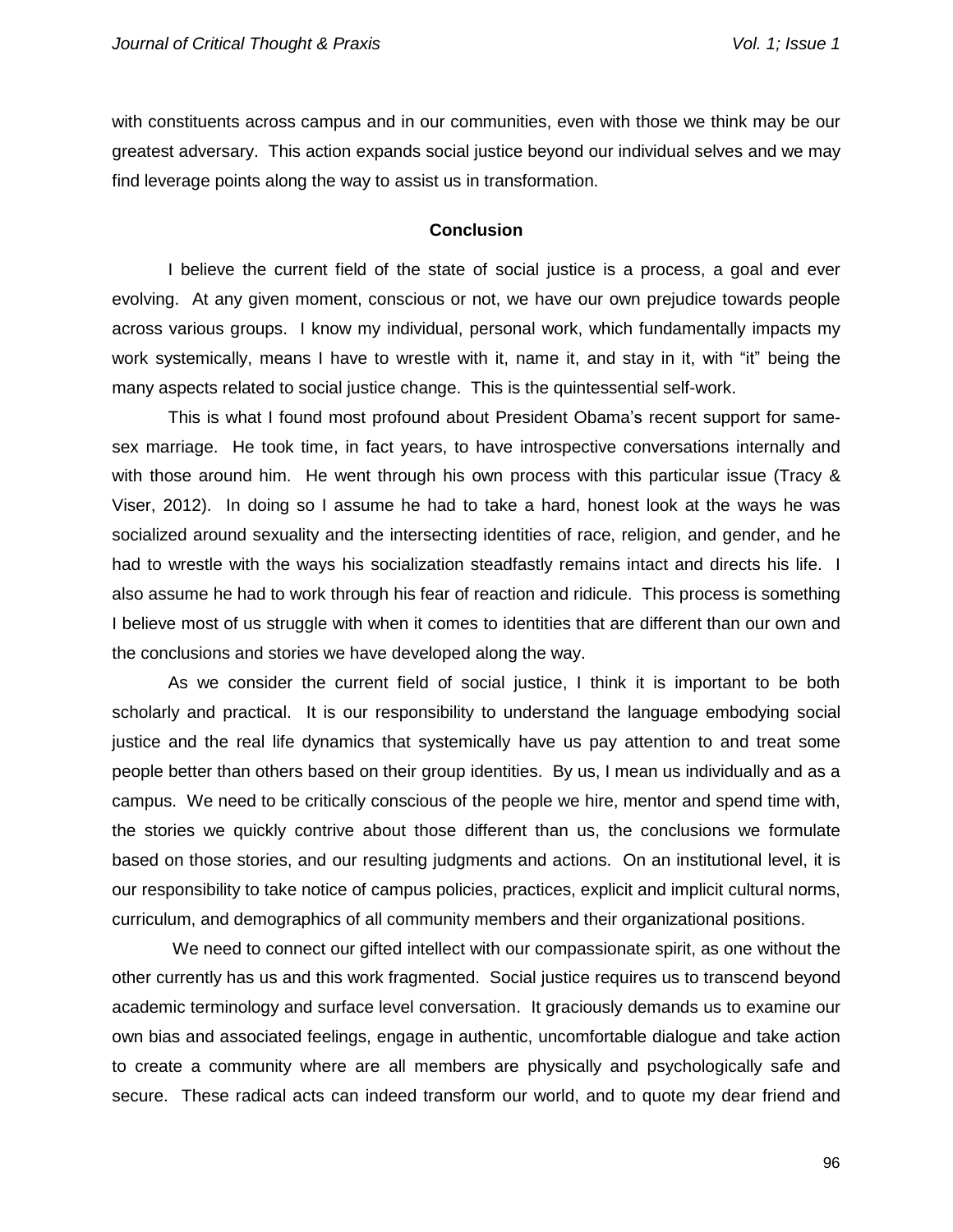mentor Rev. Dr. Jamie Washington, "my goal is to leave the world better than how I found it." As educators, I believe it is our responsibility to do just that, and I wish each of us profound moments of insight, healing, and transformation on our journey with humanity.